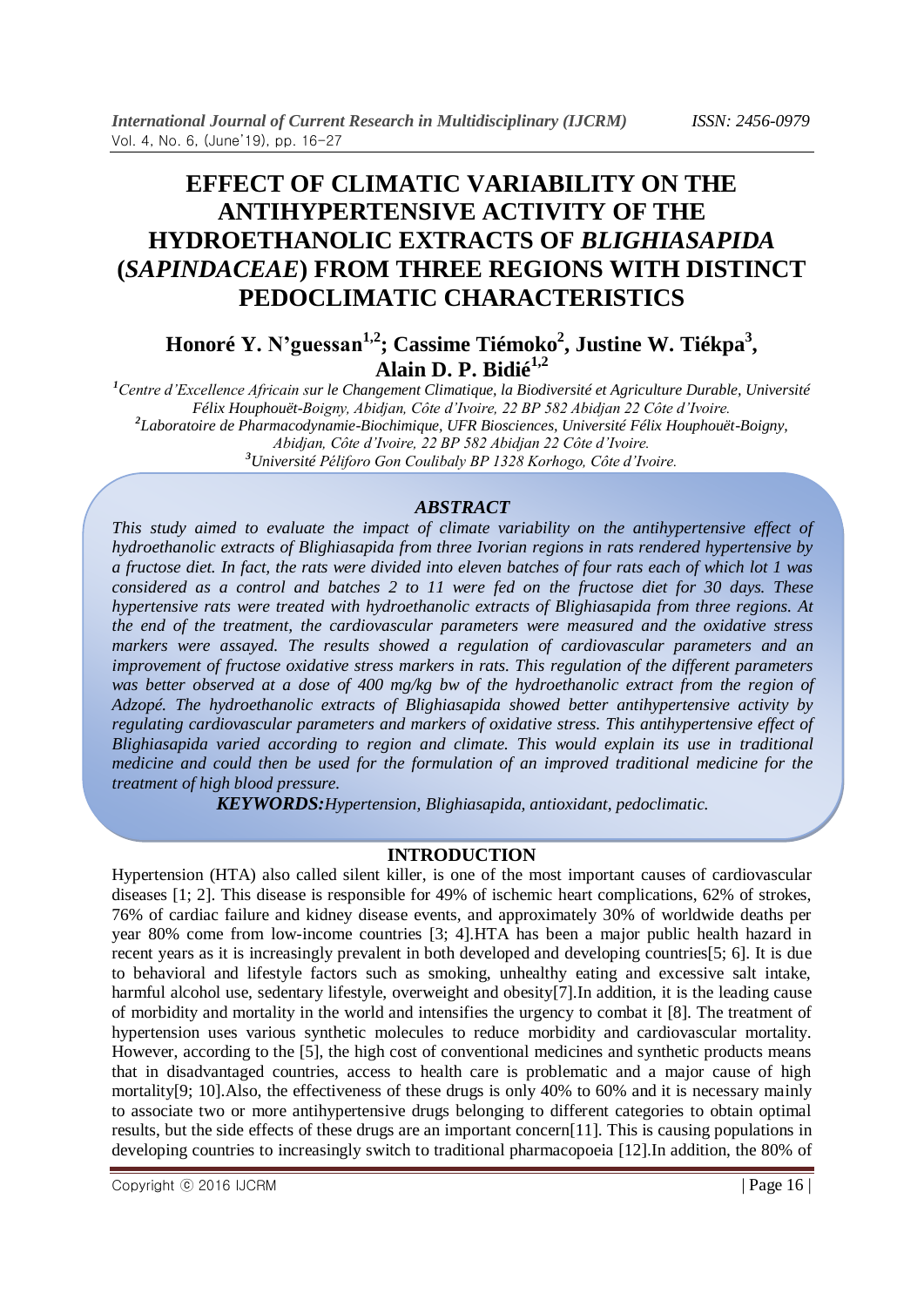the African population using traditional medicine to heal themselves have made plant therapies more popular in recent years because of the decrease in the purchasing power of populations[13; 9]. Traditional healers often use this same strategy in the treatment of hypertension [14].Also, the multifactorial nature of hypertension makes that a good antihypertensive remedy should not stop at a mere drop in blood pressure values, but it must be based primarily on the effectiveness in treating all factors of onset of hypertension disease. Among the plants used, *Blighiasapida*, a *sapindaceae* from the African pharmacopoeia recognized for its therapeutic virtues[15; 16; 17; 18]and many represented in Ivory Coast has been selected.

Unfortunately, this plant is threatened by repeated droughts, insufficient rainfall, change and climatic changes in Ivory Coast. These scourges cause several consequences such as the decline of soil fertility, soil erosion, depletion of vegetation, reduction of wildlife products, animal and plant species [19]. Moreover, with this degradation of biodiversity, the supply of this resource used by traditional medicine is likely to decline.This will affect poor and rural populations who rely heavily on nature's products for both medicine and income and food security [20]. In addition, it could also affect the chemical composition of plants such as *Blighiasapida* which is sufficiently represented in Ivory Coast and thus influence its therapeutic activity. Thus, the objective of this work was to show the impact of climate variability on the antihypertensive activity of *Blighiasapida*.

# **MATERIAL AND METHODS**

# **2.1. Plant material**

The plant material consisted of the bark of *Blighiasapida*. They were harvested in the north (Korhogo), in the center (Bouaké) and in the south (Adzopé) of Ivory Coast. This plant has been identified at the national floristic center of the Félix Houphouët-Boigny University of Ivory Coast. A specimen has been filed under the number: 12613.

### **2.2. Animal material**

*Rattusnorvegicus* rats of *Wistar* strain weighing between 200 and 300 g were used for this study. They were provided by the animal physiology laboratory of the UFR Biosciences of Félix Houphouët-Boigny University (Abidjan, Ivory Coast). These animals were kept in plastic cages with stainless steel blankets and acclimated in the animal nursery of the EcoleNormaleSupérieure (ENS) (Abidjan, Ivory Coast).

### **2.3. Preparation of hydroethanolic extracts of** *Blighiasapida*

The barks after drying, were crushed and reduced to a fine powder. The hydroethanolic extracts were prepared according to the method of [21 and 22]. Thus, 300 g of this plant powder was mixed with 3 L of 70% ethanol on a magnetic stirrer at room temperature. The macerate obtained was filtered successively on hydrophilic cotton and on Wattman paper. The volume of the filtrate was reduced under vacuum (at 50 °C) using a rotary evaporator. The dry evaporate was recovered in powder form which constitutes the hydroethanolic extract.

### **2.4. Phytochemical Cryblage**

The secondary metabolites of *Blighiasapida* have been demonstrated according to the methods used by [23]. The spectrophotometric assays of the total polyphenols and total flavonoids were carried out according to the methods used by [24].

### **2.5. Animal treatment**

The rats (44) were divided into eleven (11) batches of four rats each. Lot 1 constituted the control group and was fed single pellet and distilled water. Hypertension was induced in the other 10 batches of rats by a high fructose diet for 30 days. These hypertensive animals were treated during 07 days by the extracts of the different regions as follows: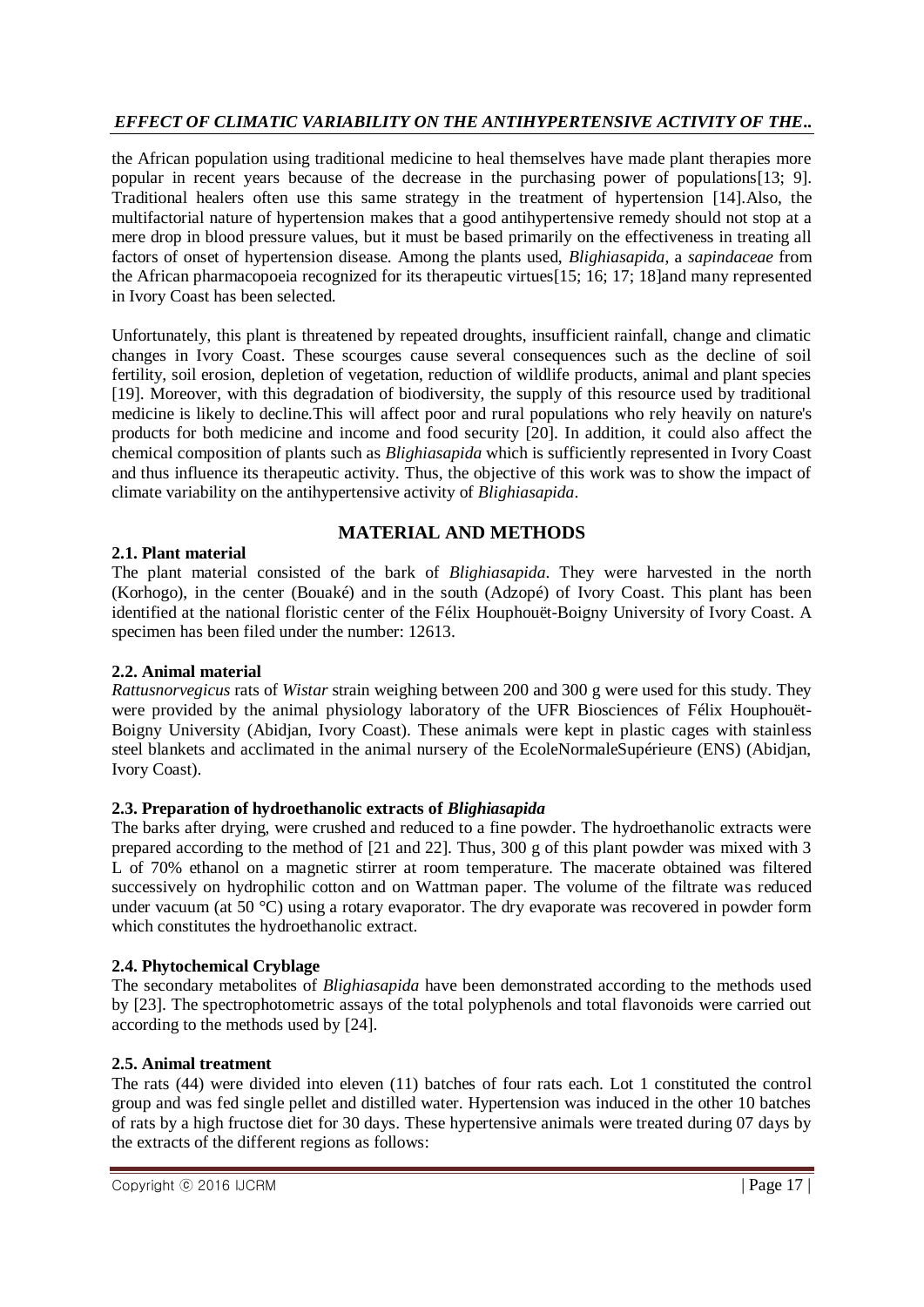Lot 2: Witness sick;

Lot 3: rats that received no treatment;

Lot 4: rats treated with the hydroethanolic extract of Adzopé (EHEA) at 200 mg / kg bw;

Lot 5 : rats treated with the hydroethanolic extract of Adzopé (EHEA)at400 mg/kg bw;

Lot 6 : rats treated with the hydroethanolic extract of Bouaké (EHEB)at200 mg/kg bw;

Lot 7 : rats treated with the hydroethanolic extract of Bouaké (EHEB) at 400 mg/kg bw;

Lot 8 : rats treated with the hydroethanolic extract of Korhogo (EHEK) at 200 mg/kgbw;

Lot 9 : rats treated with the hydroethanolic extract of Korhogo (EHEK) at 400 mg/kg bw;

Lot 10 : rats treated with nifedipine (reference molecule) at 5 mg/kg bw;

Lot 11 : rats treated with nifedipine (reference molecule) at 10 mg/kg bw.

At the end of the treatment, the cardiovascular parameters (SBP, DBP and HR) were measured by the indirect method. Then, the blood from each rat was taken to measure the markers of oxidative stress (MDA, CAT and SOD).

#### **Statistical analysis**

The recorded data were processed using the Graphpad Version 5 software. For each variable, the mean (m) and the standard deviation of the mean (SD) were calculated. The results of the different groups were compared using Turkey's ANOVA. The level of statistical significance of the results was set at  $p < 0.05$ .

#### **RESULTS**

#### **3.1. Extraction yield**

The results of the yield of the different hydroethanolic extractions were recorded in **Table I** below. Thus, the EHEK and EHEB extracts showed significantly higher yields (respectively 2.54% and 2.20%) ( $p<0.05$ ) compared with the EHEA extract (0.88%).

#### **Table I: Yield of hydroethanolic extracts of** *Blighiasapida* **from different regions**

| .                                 | $\overline{\phantom{a}}$ | $\frac{1}{2}$                           | -----                      |
|-----------------------------------|--------------------------|-----------------------------------------|----------------------------|
| (0)<br>$\sim$<br>1101             | $\Omega$<br>, oo         | $\sim$<br>~<br>$\overline{\phantom{a}}$ | ں ۔                        |
| $\cdot$ $\cdot$<br>$\blacksquare$ | $-1$<br>$\sim$           | $\cdot$ $\cdot$                         | $      -$<br>$\sim$ $\sim$ |

EHEA: hydroethanolic extract of Adzopé, EHEB: hydroethanolic extract of Bouaké and EHEK: hydroethanolic extract of Korhogo

#### **3.2. Phytochemical Screening**

Phytochemical screening showed no significant difference in the chemical composition of extracts from different regions (**Table II**). Sterols, polyterpenes, polyphenols, flavonoids, catechic tannins, quinone substances and alkaloids were present. In addition, the absence of gallic tannins and saponosides was noted in each of the three extracts.

#### **Table II: Result of the phytochemical screening of hydroethanolic extracts of** *Blighiasapida*  **from different regions**

| Extracts<br>Secondary<br>metabolites |      | <b>EHEA</b> | <b>EHEB</b> | <b>EHEK</b> |
|--------------------------------------|------|-------------|-------------|-------------|
| Sterols et polyterpenes              |      |             |             |             |
| Polyphenols                          |      |             |             |             |
| Flavonoids                           |      |             |             |             |
| Tannins                              | Cat. |             |             |             |
|                                      | Gal. |             |             |             |
| Quinones                             |      |             |             |             |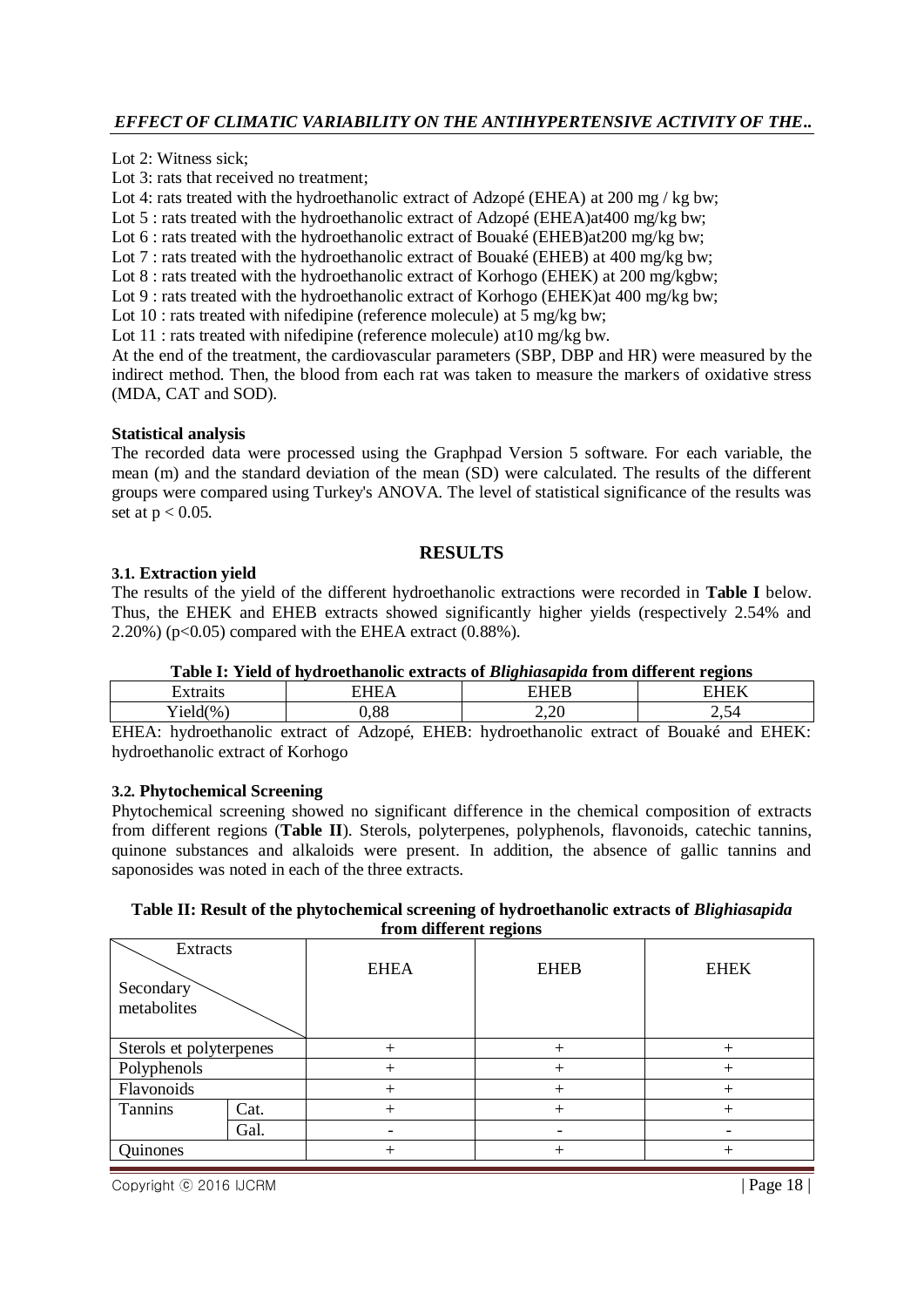| EFFECT OF CLIMATIC VARIABILITY ON THE ANTIHYPERTENSIVE ACTIVITY OF THE |
|------------------------------------------------------------------------|
|------------------------------------------------------------------------|

| $\cdot$ $\cdot$<br>kaloıds. | Bou.                      |                          |                          |                          |
|-----------------------------|---------------------------|--------------------------|--------------------------|--------------------------|
|                             | ص صدا<br>$-$ <b>u</b> de. |                          |                          |                          |
| Saponosides                 |                           | $\overline{\phantom{0}}$ | $\overline{\phantom{0}}$ | $\overline{\phantom{0}}$ |

EHEA: hydroethanolic extract of Adzopé, EHEB: hydroethanolic extract of Bouaké, EHEK: hydroethanolic extract of Korhogo, Cat: catechic, Gal: gallic, Bou: Bouchardat, Drag: Dragendorf, +: presence, -: absence.

### **3.3. Quantification of total polyphenols and flavonoids in extracts**

The EHEA extract showed a total polyphenol content (68.88 mg EAG/g extract) and total flavonoids (26.4 mg EQ/g extract) significantly higher (at  $p < 0.05$ ) compared to extracts from other regions (EHEB and EHEK) (**Figure 1** and **2**).



**P < 0,05**



EHEA : hydroethanolicextractof Adzopé, EHEB : hydroethanolicextract of Bouaké and EHEK : hydroethanolicextract of Korhogo.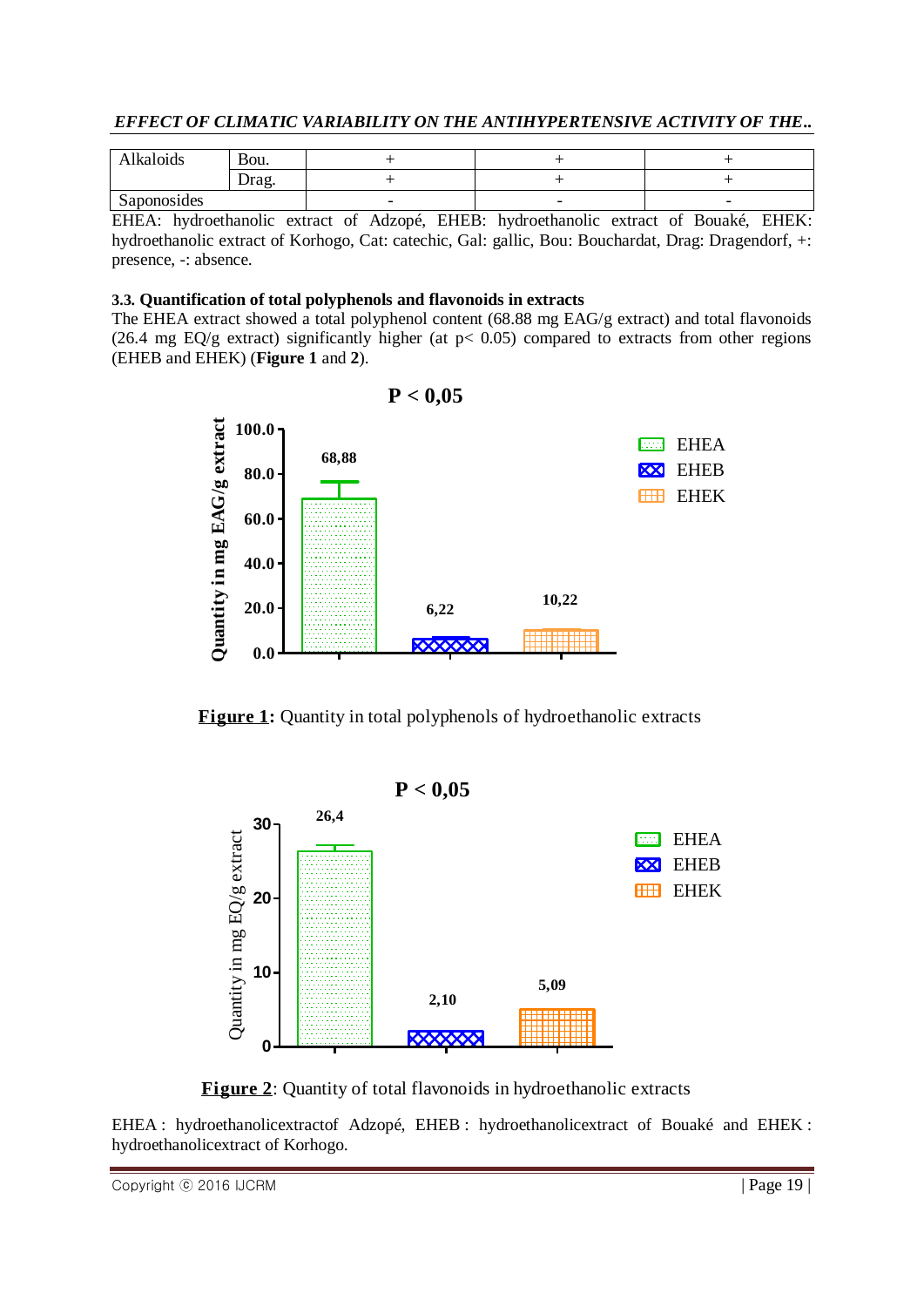#### **3.4. Effect of hydroethanolic extracts on hypertension**

3.4.1. Effectof *Blighiasapida*extracts oncardiovascularsparameters

The results of the treatment of hypertensive rats with the different doses of the hydroethanolic extracts of *Blighiasapida* from different regions are shown in Figures **3, 4** and **5** below. Cardiovascular parameters (SBP, DBP, and HR) were significantly elevated after consumption of the fructose diet (p <0.05) (Figs **3, 4,** and **5**) compared with healthy controls.This increase in arterial pressure and fructose-induced heart rate was controlled in hypertensive rats receiving hydroethanolic extracts of *Blighiasapida* or nifedipine compared to untreated sick rats. This dose-dependent effect is better seen with the hydroethanolic extract from the Adzopé region (EHEA) compared to extracts from the other two regions (Bouaké and Korhogo). The effect of this extract is similar to that of nifedipine, a reference antihypertensive molecule used during this study.



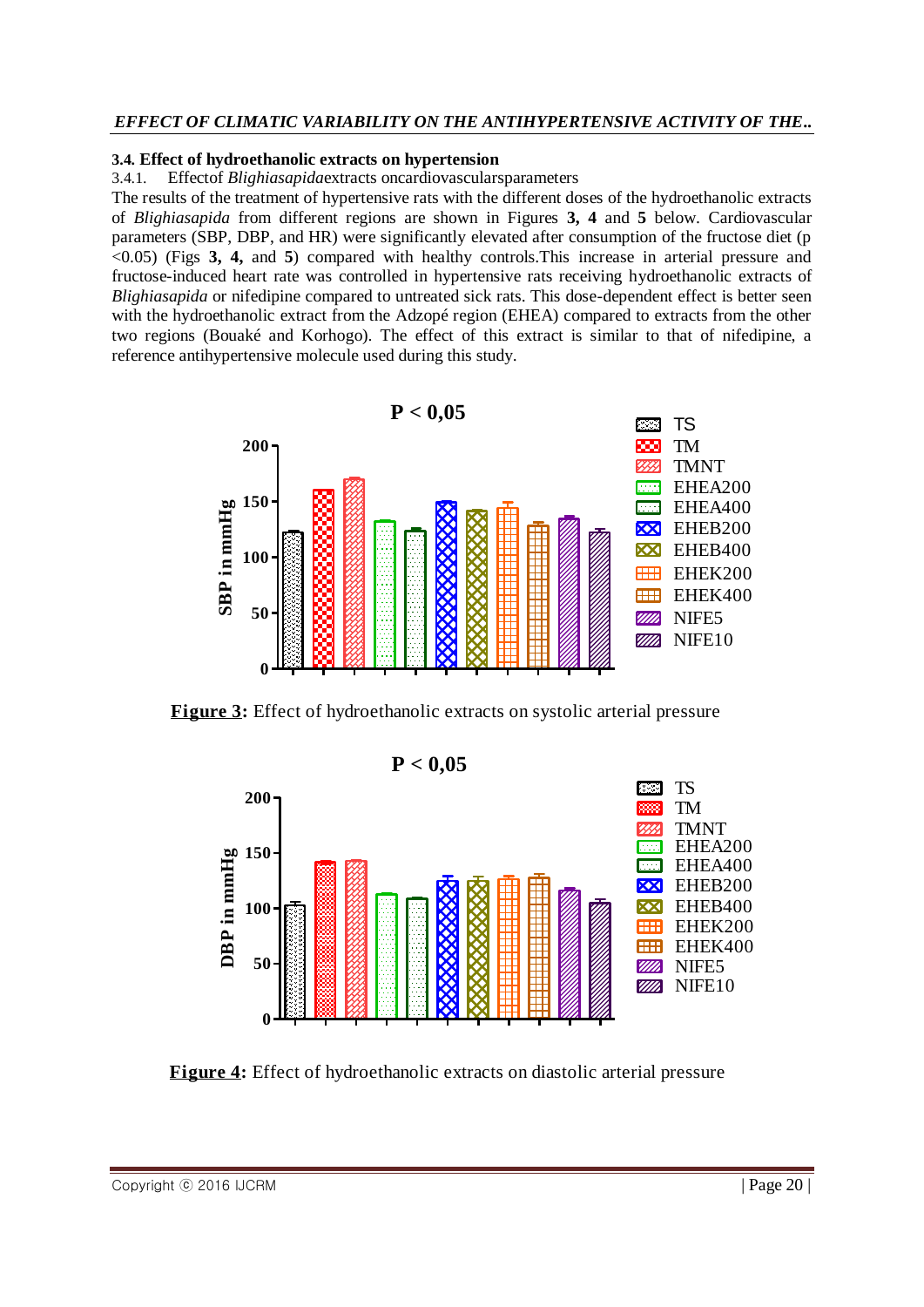

TS: healthy control; TM: sick control; TMNT: untreated patient control; EHEA 200: hydroethanolic extract of Adzopé at 200 mg/kg bw; EHEA 400: hydroethanolic extract of Adzopé 400 mg/kg bw; EHEB 200: hydroethanolic extract of Bouaké at 200 mg/kgbw; EHEB 400: hydroethanolic extract of Bouaké at 400 mg/kg bw; EHEK 200: hydroethanolic extract of Korhogo at 200 mg/kg bw; EHEK 400: hydroethanolic extract of Korhogo at 400 mg/Kg bw; NIFE 5: nifedipine 5 mg/Kg bw; NIFE 10: nifedipine 10 mg/kg bw.

# 3.4.2. **Effect of hydroethanolicextracts on oxidative stress parameters**

Figures **6, 7, 8** and **9** show the effect of *Blighiasapida* extracts on some markers of oxidative stress. Fructose-induced hypertension caused disruption of oxidative stress parameters in hypertensive animals. Thus, there was a significant reduction in cardiac catalase (CAT) and superoxide dismutase (SOD) levels and an increase in cardiac malondialdehyde (MDA) compared to healthy controls.The administration of plant extracts at doses of 200 and 400 mg/kg bw resulted in a significant increase in the level of cardiac catalase and SOD, and a significant reduction in cardiac MDA compared to untreated sick controls.The hydroethanolic extract from the Adzopé region showed a more significant dose-dependent effect on these parameters compared to extracts from the other regions (Bouaké and Korhogo).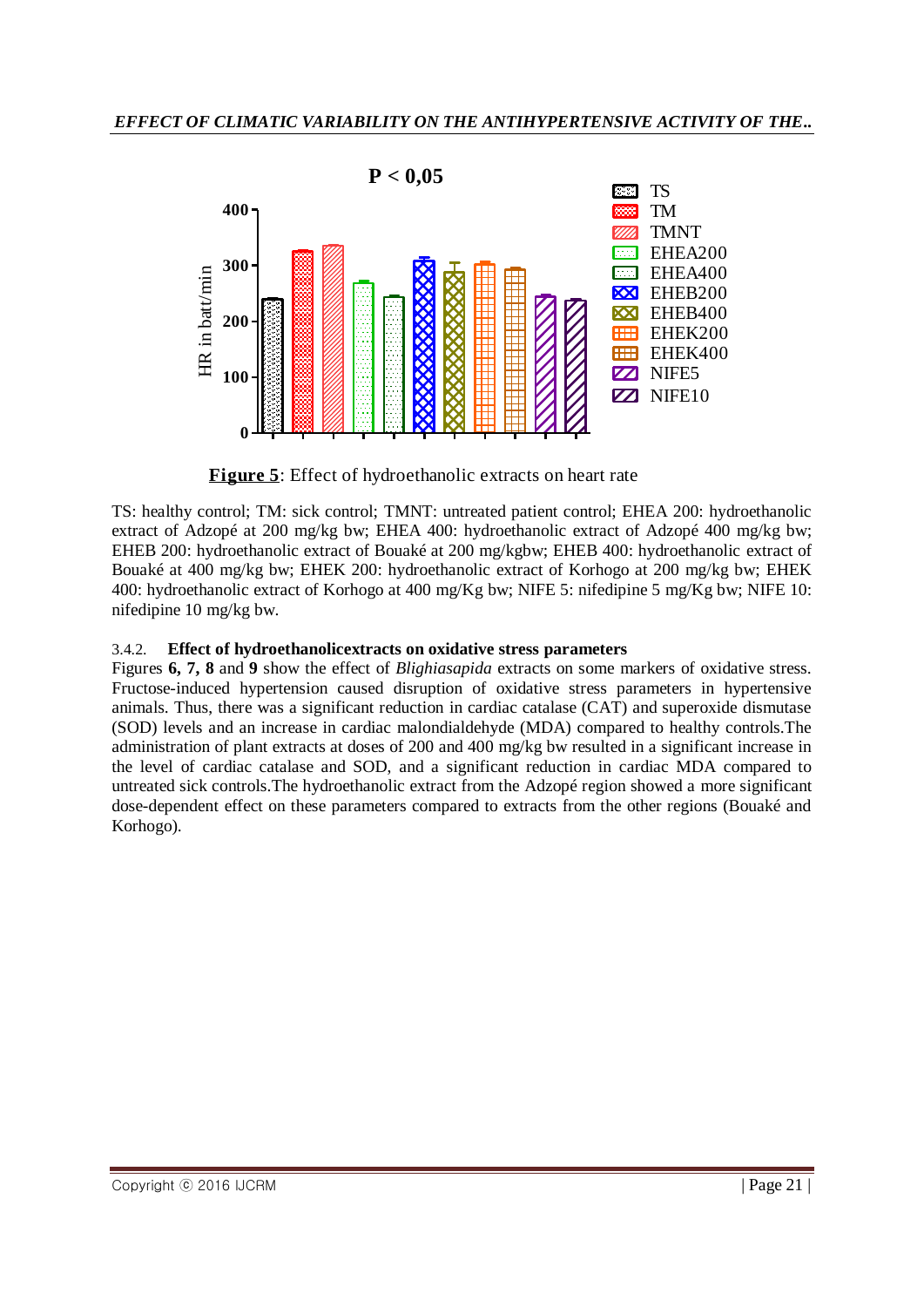

**Figure 6**: Effect of hydroethanolic on catalase

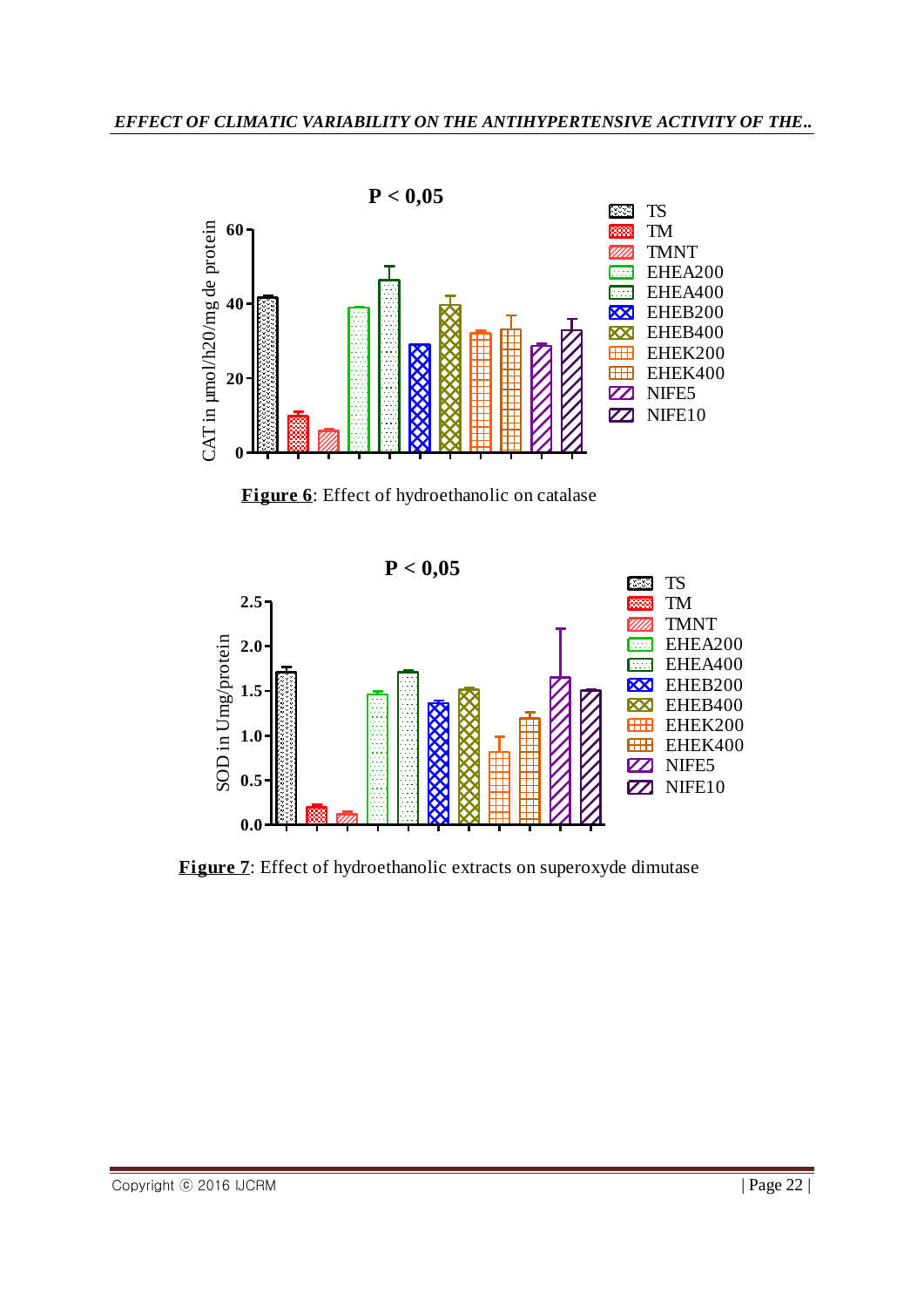

# **DISCUSSION**

The objective of this work was to show the impact of climate variability on the antihypertensive activity of the hydroethanolic extracts of *Blighiasapida* from three regions of Ivory Coast in rats rendered hypertensive by fructose. The bark of *Blighiasapida* comes from three regions of Ivory Coast with different pedoclimatic characteristics. In addition, phytochemical screening, effects on oxidative stress indicators were studied.

The present work has shown that the EHEK extract has the highest yield and that the EHEA extract has the lowest yield. This difference in yield may be due to the difference in soil composition. Because, the work of [25] identified soils of petroplinthic types on granite or remolded soils and ferrisols of PlinthicFerralsols Ferric types [26]in the Bouaké region.In addition, the results of the work of [27; 28] showed the presence of colluvio-alluvial lowland soils occupied by sablolimonous hydromorphic soils and the frequency of shallow armor and surface-insulated cuirass blocks at Bouaké[29; 30].While in the Korhogo region, it is the dominant Ferrisols type soils and the leached tropical ferruginous soils with concretions that have been identified. Soils of cambrisol or browned type have been identified in almost 80% of the area of the Adzopé region. The work of [31] and [32] has shown that cambrisols are soils with climatic evolution developing in temperate regions under forest climates.

Phytochemical screening revealed the presence of phytocompounds such as polyterpenes, sterols, polyphenols, flavonoids, catechic tannins, quinones and alkaloids but also the absence of saponosides and gallic tannins. These results are contrary to the results of [33] who showed that the 70% ethanolic extract of the roots of *Blighiasapida* contained only polysterols, saponins, polyamides and reducing sugars.Our results correlate with those of [16] and [34] who showed the presence of alkaloids, tannins and flavonoids. Our results are also similar to those of [35]which revealed the presence of these chemical compounds in the methanolic extract of *Blighiasapida*K. Kong.

The highest chemical content was observed in the EHEA extract and the lowest in the EHEB extract. The difference in the amount of secondary metabolites may be due to the distinct soil characteristics of each of the three regions. The difference in temperature and rainfall during the collection period may be responsible for this difference in quantity of chemical compounds.In fact, the temperature varied between 29 °C and 37 °C in Korhogo, between 27 °C and 34 °C in Bouaké and between 28 °C and 30 °C in Adzopé while the precipitation was 146 mm in Adzopé, 101 mm in Bouaké and 37 mm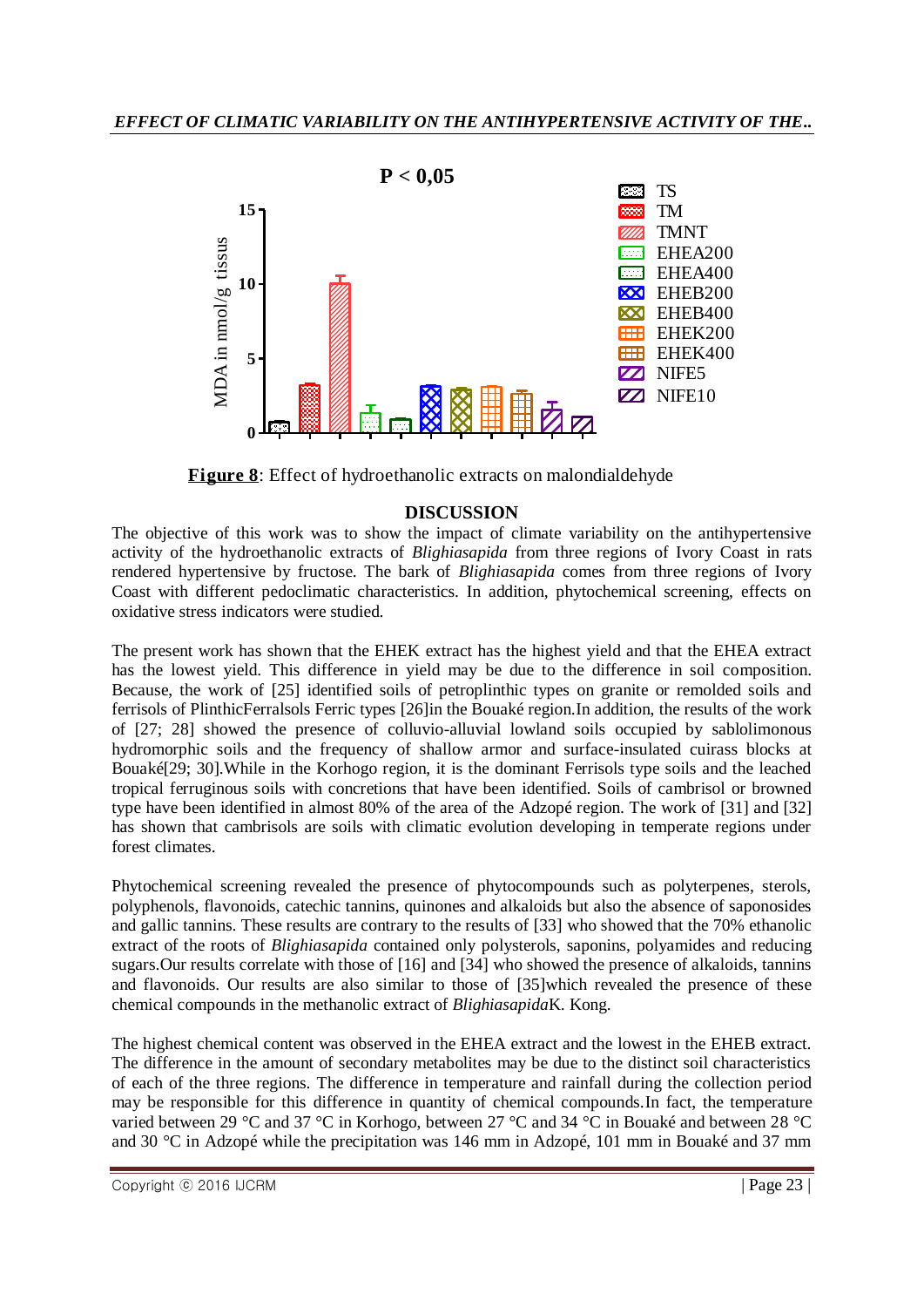in Korhogo. Our results corroborate those of [36], who pointed out that the distribution of secondary metabolites may be related to harsh climatic conditions (high temperature, sun exposure, drought and salinity) that stimulate the biosynthesis of these chemical compounds.According to [37], the polyphenol content varies qualitatively and quantitatively from one plant to another and may be due to several climatic and environmental factors such as geographical area, drought, soil, aggressions and diseases[38].Genetic heritage, harvest period, and stage of plant development may be partly responsible for the difference in polyphenol content [39]. This difference in concentrations of polyphenols and total flavonoids could also be explained by the distinction between the vegetation of Korhogo (savannah), Bouaké (wooded savannah) and Adzopé (dense forest).Weather, climate and environmental conditions would therefore be responsible for the difference in concentration of secondary metabolites between the three regions [37; 36]. The works of [24] also showed that external factors such as geographical factors, climatic factors, the degree of maturation of the plant and the duration of storage would have a strong influence on the content of secondary metabolites[40; 41]. In this study, high consumption of fructose resulted in a very significant increase in systolic blood pressure, diastolic blood pressure and heart rate. The different treatments with the hydroethanolic extracts significantly reduced the systolic and diastolic blood pressure, as well as the heart rate in the rats rendered hypertensive by the fructose. At the highest dose of hydroethanolic extracts, SBP, DBP and HR were significantly reduced compared to untreated sick controls.Hydroethanolic extracts produce dose-dependent antihypertensive effects. This effect can be attributed to the presence of alkaloids and total polyphenols in *Blighiasapida* extracts. This finding is consistent with the work done by [2] with 70% ethanol extract of leaves of *Moringastenopetala* (Barker f.) Cufod. But, the EHEA extract showed a highly dose-dependent effect on these hemodynamic parameters compared to other EHEB and EHEK extracts.This remark could be due to the high concentration of polyphenolic compounds of this extract compared to the EHEB and EHEK extracts. Because the biosynthesis of these compound would be favored by beneficial climatic conditions [37]. The climatic and environmental conditions and the geographical location of the plant affect the polyphenol contents [42]of the hydroethanolic extracts of *Blighiasapida*, which would be responsible for its antihypertensive activity.In addition, the antihypertensive activity of EHEA was significantly elevated for the EHEK extract compared with the EHEB. These findings could be its high content of polyphenols and total flavonoids compared with the other two extracts (**Figs 1** and **2**) because the antihypertensive effect of the extracts is inversely proportional to their content in total polyphenols and flavonoids.This claim was supported by the results of studies conducted by [43]. The antihypertensive activity of the hydroethanolic extracts of *Blighiasapida* is different from one region to another and also from one climate to another. The climate change of a plant can affect its antihypertensive effect.

In this study, excessive consumption of fructose generated free radicals that inhibited the mechanism of synthesis of antioxidant enzymes. This inhibition led to the reduction of catalase and superoxide dismutase concentrations and the increase of the malondialdehyde level in the tissues. This damaged the antioxidant defense system, reflecting tissue sensitivity to lipid peroxidation [44].In hypertensive rats, a significant increase in catalase and SOD levels was observed while MDA was reduced during treatment with hydroethanolic extracts of *Blighiasapida* at doses of 200 mg/kg bw and 400 mg/kg bw. This increase in catalase and superoxide dismutase levels in the rats treated with the various extracts of *Blighiasapida* suggests that the extracts have direct scavenging properties of free radicals generated by fructose.The extracts thus allowed the regulation of antioxidant defense by strengthening the enzymatic defense system of the heart. This major antioxidant activity of the extracts can be explained by the rich polyphenolic compounds and flavonoids of the plant [17; 18]. Reduction of the content of plasma MDA lipid peroxidation marker means that the hydroethanolic extracts of *Blighiasapida* neutralized the reactive oxygen species by reducing the MDA level of the heart of fructose-induced hypertensive rats.These results confirm the antioxidant activity of the plant. They corroborate the results obtained by [44; 2 and 45]. The hydroethanolic extracts of *Blighiasapida*could therefore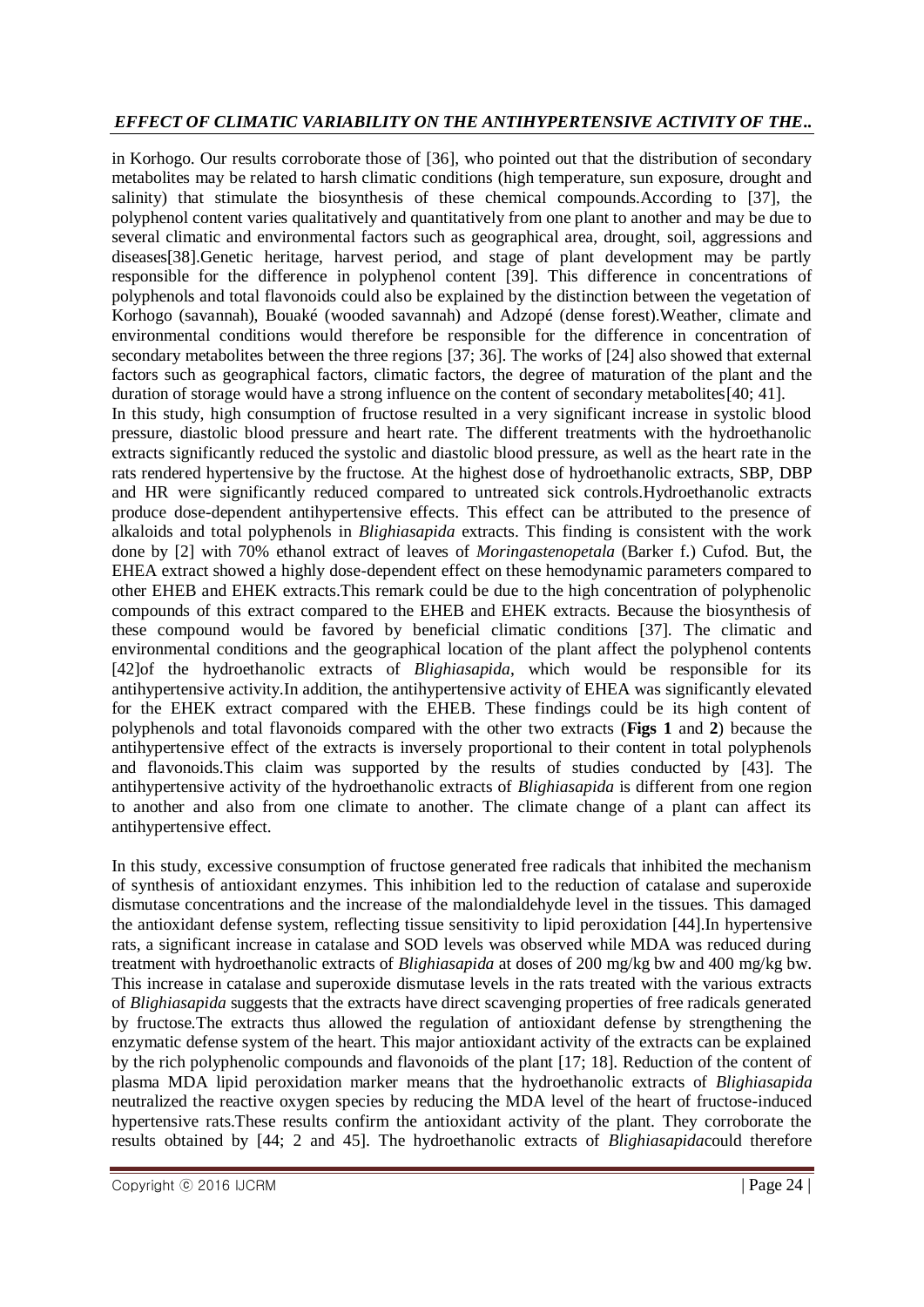stimulate the production of these enzymes by inhibiting their exhaustion in tissues due to the consumption of fructose.

Interestingly, it was found that the hydroethanolic extract of Adzopé showed an effect on the markers of oxidative stress induced by the high consumption of fructose at the highest dose of 400 mg/kg bw compared to the extracts of Bouaké and Korhogo. The EHEA extract exhibited the best antioxidant activity at the 400 mg/kg bw dose compared to EHEB and EHEK extracts. This could be explained by the fact that Adzopé extract has the highest levels of polyphenols and total flavonoids compared to the other two extracts of Bouaké and Korhogo.This is in line with the work of [46] who showed that phenolic compounds such as flavonoids, polyphenols, tannins and phenolic terpenes were associated with the remarkable antioxidant activity of the plant. This high concentration of secondary metabolites would be elucidated by the climate, the environment and the geographical area of the region favorable to the secretion of these chemical compounds which are mainly responsible for the therapeutic activity of plant extracts.

#### **CONCLUSION**

This study has shown that the hydroethanolic extracts of *Blighiasapida* possess potential antihypertensive activity on fructose-induced hypertension. Indeed, these extracts played a vital role in regulating systolic and diastolic arterial pressures and heart rate by improving antioxidant status. This could validate the use of *Blighiasapida* in the treatment of hypertension and serve as a basis for the formulation of an improved traditional medicine. Also, weather, climate, environmental and geographical conditions could influence the concentrations of *Blighiasapida* chemical compound responsible for its therapeutic activities. The change in climate would therefore have an influence on the therapeutic activity of the hydroethanolic extracts of *Blighiasapida* by acting on the biologically active compound content.

### **BIBLIOGRAPHICAL REFERENCES**

- [1] ChamontinB.,2013.L'hypertension artérielle du diabétique. Service de médecine interne et hypertension artérielle. Pole cardiovasculaire et métabolique CHU Rangueil Toulouse, France. Université Paul Sabatier Toulouse III, 32 p.
- [2] GeletaB., MakonnenE., DebellaA.et TadeleA.,2016. *In vivo* antihypertensiveand antihyperlipidemiceffectsof the crudeextracts and fractions of*Moringastenopetala* (Baker f.) Cufod. leaves in rats,*Journal Frontiers in Pharmacology*, 97, 1-10
- [3] LopezA. D., MathersC. D., EzzatiM., JamisonD. T.and MurrayC. J., 2006. Global and regionalburden of disease and riskfactors, 2001: systematicanalysis of population health data. Lancet 367,1747–1757. doi: 10.1016/S01406736(06)68770-9
- [4] Bidié A. P., Yapo A. F., AdeotiF. M., Tiekpa W. J., Djaman A. J., 2016. Evaluation des effets de l'extrait total aqueux de *chrysophyllumperpulchrum* sur les marqueurs d'atteinte des reins et le profile lipidique, chez des rats rendus hypertendus a l'adrenaline, *Rev. Ivoir. Sci. Technol.,* 28 : 1 - 8
- [5] OMS (Organisation Mondiale de la Santé), 2002. Alimentation et Santé Publique: un Constat Inquiétant. OMS: 20 Avenue Appia, 1211 Genève 27.
- [6] Orch H., Douira A., Zidane L., 2015. Etude ethnobotanique des plantes médicinales utilisées dans le traitement du diabète et des maladies cardiaques dans la region d'Izarène (Nord du Maroc). *J Appl. Biosc*. 86: 7940-7956.
- [7] OMS (Organisation Mondiale de la santé), 2017. Journées mondiales de la santé précédente; 23 Août 2017: 1-5.
- [8] UA, 2013.Status Report on Hypertension in Africa; Conference of Ministers of Health (CAMH6); SixthOrdinary Session, CAMH/Exp/6(VI) iii, AddisAbaba, Ethiopia. (Accessed on July 07, 2014). Availableonlineat: [http://www.carmma.org/sites/default/fi](http://www.carmma.org/sites/default/)les/ PDF uploads/ Background %20 Report %20 on %20 Hypertension % 20- % 20 English.pdf.
- [9] Kattouf J., Belmoukhtar M., Harnafi H., Mekhfi H., Ziyyat A., Aziz M., Baouham M., Leggsyer A., 2009. Effet antihypertenseur des feuilles de *Inulaviscosa*. Phytothérapie. Springer, 7:1-4.
- [10] N'Go L. T. E., 2011. Effets antihypertenseurs des extraits de *Terminaliasuperba*Englers&Diels (*Combrataceae*) : Etude *invivo* et *invitro*. Thèse de doctorat, Université de Yaoundé I, 197 p.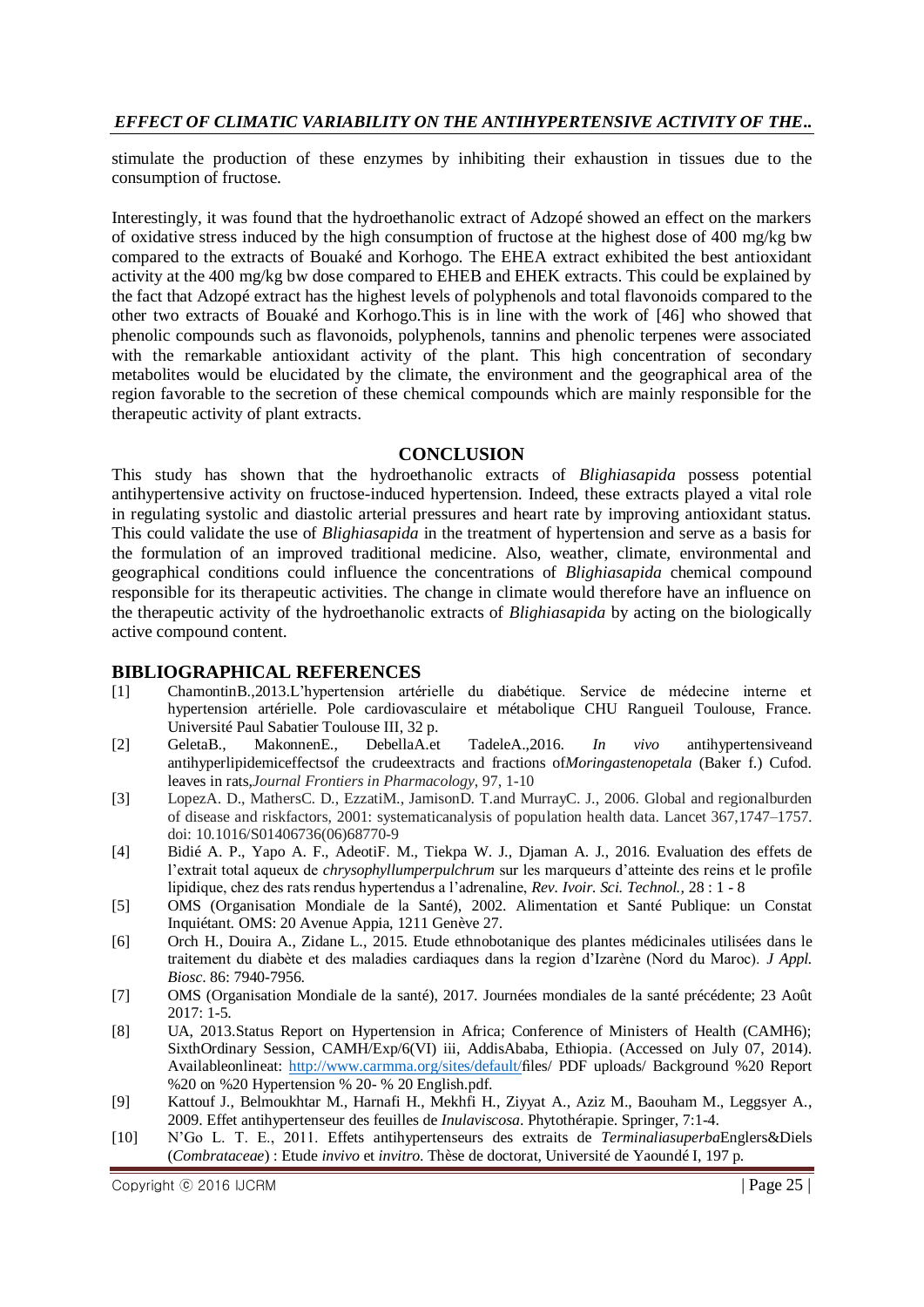- [11] Du Y. L., and Chen S. X., 2005. Combinative application of antihypertensiondrugs. World Clin. Drugs 26, 592–602.
- [12] Poirier P., DesprésJ-P., 2003. Obésité et Maladies Cardiovasculaires. Med Sci : Paris ; 943-949
- [13] Perroti C., 1999. Effet des plantes médicinales sur les maladies cardiovasculaires. Phytothérapie., p. 1- 90.
- [14] Bassand J. P., 2008. Prévention des maladies cardiovasculaires. Besançon Cardio. [En ligne]. Juin [17/03/13]. Disponible à l'URL: http:// [www.besancon-cardio.org,](http://www.besancon-cardio.org/) 24 Août 2017.
- [15] Okwu D. U., Antai A. B., Udofia K. H., Obembe A. O., Obasi K. O. and Eteng M. U., 2006.Vitamin C improves basal metabolic rate and lipid profile in alloxan-induceddiabetesmellitus in rats, J. Biosci., 31 : 570-575.
- [16] Ubulom P. M. E., Udobi C. E., Akpabio E. I. &Eshiet U., 2013.AntimicrobialActivities of Leaf and Stem BarkExtracts of *Blighiasapida, Journal of Plant Studies*; 2 : 47-52
- [17] Dossou V. M., Agbenorhevi J. K., Combey S., Afi-Koryoe S., 2014.Ackee (*Blighiasapida*) fruit arils: Nutritional, phytochemicals and antioxidantproperties, *International Journal of Nutrition and Food Sciences*; 3: 534-537
- [18] Amira P. O. &Oloyede H. O. B., 2017.Phytochemical Screening and *in Vitro*AntioxidantActivity of AqueousExtract of *BlighiaSapida* Stem Bark; *Global Journal of MedicalResearch*: B Pharma, Drug Discovery, Toxicology&Medicine, 17: 40-43
- [19] Benoît E., 2008. Les changements climatiques : vulnérabilité, impacts et adaptation dans le monde de la médecine traditionnelle au Burkina Faso, *VertigO - la revue électronique en sciences de l'environnement* [Online], Volume 8 Numéro 1 | avril 2008, Online since 12 April 2008, connection on 14 January 2019. URL : http://journals.openedition.org/vertigo/1467 ; DOI : 10.4000/vertigo.1467
- [20] Reid, H., M. Alam, R. Berger, T. Cannon and A. Milligan., 2009.Community-based adaptation to climate change. Participatory action and learning 60. London: *International Institute on Environment and Development*.
- [21] Zirihi G., Kra A. K. M., Guédé-Guina F., 2003. Evaluation de l'activité antifongique de *Microglossapyrifolia* (Lamarck O. KuntzeAsteraceae) «PYMI» sur la croissance *in-vitro* de Candida albicans. *Revue Med PharmAfric*; 17:11-1.
- [22] Bidié A.P., N'Guessan B. B.,Yapo A. F., N'Guessan J. D., 2011. Activités antioxydantes de dix plantes médicinales de la pharmacopée ivoirienne. *Sciences & Nature*, Vol. 8: 1-11.
- [23] Coulibaly S. O., Ouattara A., Ouattara K., Coulibaly A., 2017. Effets Antihypertensifs Des Extraits Aqueux Et Éthanolique Des Graines Fermentées De *ParkiaBiglobosa* (*Mimosaceae*) Chez Les Rats,*EuropeanScientific Journal* Vol.13, No.36 ISSN: 1857 – 7881 (Print) e - ISSN 1857- 7431
- [24] Evenamede K. S., Kpegba K., Simalou O., Boyode P., Agbonon A. and Gbeassor M., 2017. Etude comparative des activités antioxydantes d'extraits éthanoliques de feuilles, d'écorces et de racines de *Cassia sieberianaInt. J. Biol. Chem. Sci*. 11(6): 2924-2935.
- [25] Koné B., Diatta S., Oikeh S., Gbalou Y., Camara M., Dohm D.D., ASSA A., 2009. Estimation de la fertilité potentielle des ferralsols par la couleur : usage de la couleur en morphopédologie. *Canadian Journal of Soil Science*, 89 (3) : 331-342.
- [26] WRB (World Reference Base of Soilresources), 2006.A framework for international classification, correlation and communication in World Soilresources report 103, FAO, Rome.
- [27] Diatta S., Bertrand R., Herbillon A. J., Sahrawat K. L., 1998. Genèse des sols d'une séquence sur granito-gneiss en région du centre de la Côte d'Ivoire. In Actes du 16ème Congrès Mondial de Science du Sol/ Proceedings of the 16th World Congress of Soil science, 20-26 Août/August 1998, CD-ROM Symposium / Workshop 15. Code 124. Montpellier, France. CIRAD, 8 p.
- [28] Konan K. F., 2013. Diagnostic minéral d'un sol de bas-fond secondaire développé sur matériogranitogneissiques en région centre de la Côte d'Ivoire : Essai comportemental de riziculture irriguée ; Mémoire de thèse de doctorat.
- [29] SoroD., Bakayoko S., Dao D., Bi Tra T., Angui P. and GirardinO., 2011. Diagnostic de fertilité du sol au centre-nord de la Côte-d'Ivoire, *Agronomie Africaine* 23 (3) : 205 – 215.
- [30] Akassimadou E. F., Koné B., Yao G. F., Zadi F., Konan F., Traoré M. J. and Yao-Kouamé A., 2014.Riceresponse to Phosphorus and Potassium in fluvisol of second orderlowland in a Guineasavanna zone of Sub-SaharanAfrica. *International Journal of Plant &Soil Science* 3(3): 232- 247.
- [31] Perraud, A., 1971. Les sols de la Côte d'Ivoire, In *Le milieu naturel de Côte d'Ivoire,*Avenard, J.-M., M., Eldin, G., Girard, J., Sircoulon, P., Touchebeuf, J.-L., Guillaumet, E., Adjanohoun et A., Perraud, Mémoires ORSTOM n° 50, Paris, France, pp 269-389.